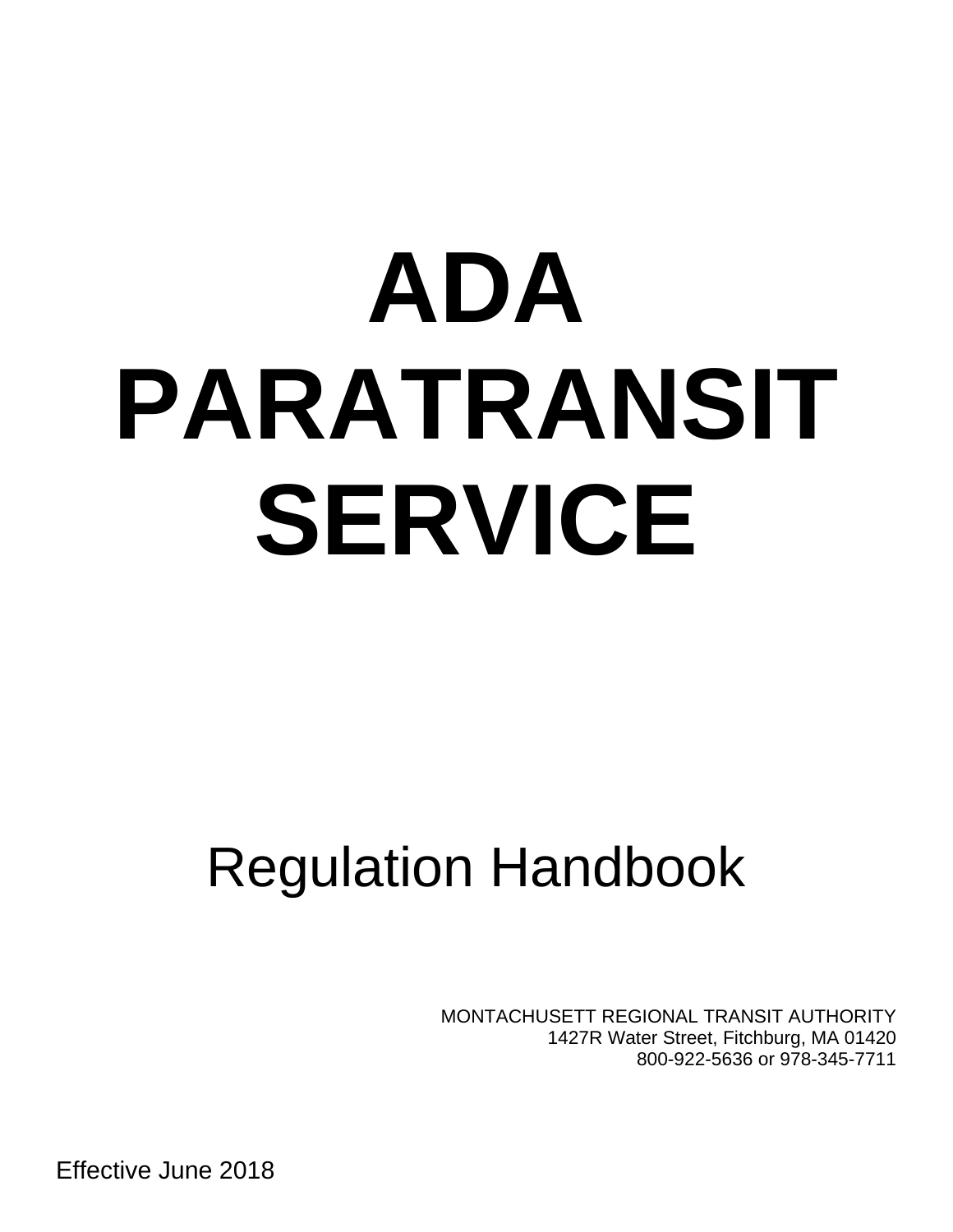### Welcome to MART's ADA Paratransit Transportation

Your application has been processed by MART and you have been determined ADA eligible. Your ADA Application/Certification is enclosed. Please retain for your records as you will need this certification if you plan to apply for ADA services out of the MART area. Please call MART if you would like to obtain a half-fare accessible bus service pass and one will be sent to you.

Visitors to the MART area who represent themselves to be transportation disabled and present proof of legal residence will be presumed eligible and may receive service for 21 days. If an individual has been certified as "ADA Paratransit Eligible" by another public entity, that certification will be honored up to 21 days.

## **To schedule your ride call: 978-345-7711 or 1-800-922-5636**

**Monday through Friday 8:30 a.m. to 4:30 p.m.** 

**For TDD service call 1-800-789-0577** 

 **Information about MART services is available in accessible formats upon request.** 

#### **Please have the following information ready...**



- **Appointment time/Return time**
- **Exact Address and Entrance**
- **Personal Care Attendant (PCA)/Escort** 
	- **Any special mobility aids utilized**
	- **If you need a lift to board the vehicle**

#### **TRIPS WILL NOT BE SCHEDULED WITHOUT COMPLETE INFORMATION.**

**Trips must be called in before 4:30 p.m. for service the next day. Trips may be scheduled up to four weeks in advance. There are no trip purpose restrictions or restrictions on the number of round trips allowed per individual per day.**

MART's Customer Service Representative will inform you of your pick-up time. Due to the combining of rides a vehicle will pick you up within 20 minutes of your pick-up time. Please be ready and waiting at your given pickup time.

•You must be ready to exit the building at the specific door or exit that you scheduled when the vehicle arrives. The driver will sound the horn and **will not** wait more than **5 minutes** after your scheduled pick up time. You could be on the vehicle up to 75 minutes locally and up to 120 minutes Intercity (Fitchburg/Leominster to Gardner and vice versa) on trips without an appointment time.

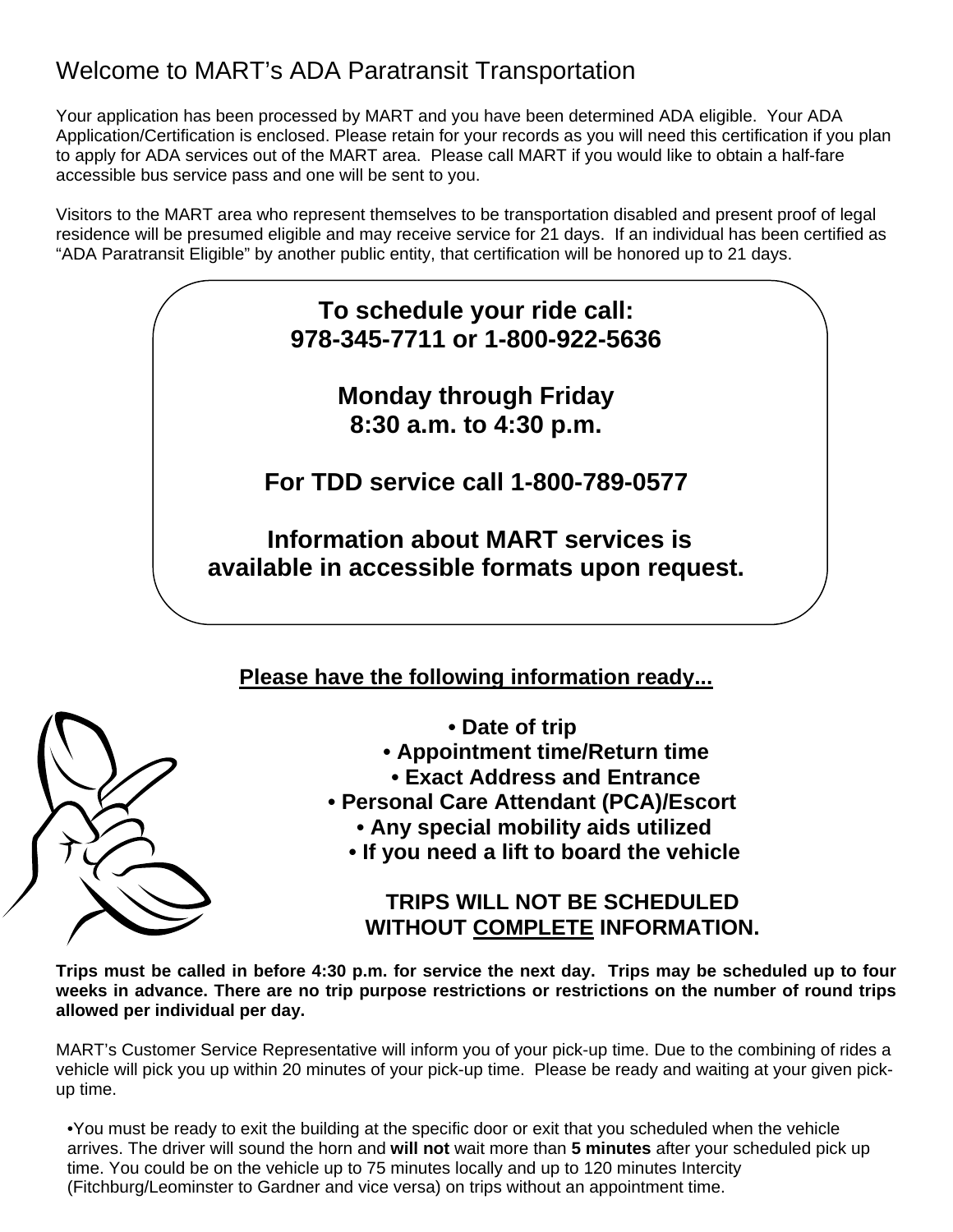•The driver will collect the fare when you board the vehicle if you do not have your fare you will not be transported. If you do not have the fare on your return trip you will be returned home, but it will be considered a violation of MART policy and you will have to pay the fare on your next scheduled ride.

• Drivers may accept more than the required fare at your request. MART will attempt to return any change minus a processing fee. MART cannot guarantee that change will be returned.

• If you do not call and you are not ready when our vehicle arrives, you will be considered a **No Show. You will receive a warning or suspension letter.** 

•If an appointment runs late **call MART at least 30 minutes** before your return time. If you are ready early call MART and we will attempt to pick you up earlier.

•Notify MART of cancellation at least 30 minutes before the scheduled trips. Same day changes **will not** be accommodated.

#### **FOR YOUR SAFETY...**

• Drivers will properly secure all wheelchairs.

• All passengers are to wear seat belts while riding on a MART vehicle.

• All service is provided on a curb-to-curb basis. However, to meet the origin to destination service requirement, door to door service will be provided to those individuals who need assistance beyond the curb due to their disability. Please let the Front Office Staff know if you will need door to door service so that they can mark your record appropriately.

• Drivers will provide assistance to passengers on and off the vehicle. Drivers will not carry any packages or equipment. MART does not pull into private driveways.

• Carry on packages are limited to the number of bags or articles an individual can carry onto the vehicle with his/her fare in hand and which do not disrupt normal entrance onto the vehicle or payment of fare.

• No eating, drinking or smoking on vehicles.

• Behaviors or acts that damage MART property, endanger the safe operation of the vehicle or other passengers or create a public nuisance will not be tolerated. Passengers may be asked to leave the vehicle in these cases.

• Children age five and under must be accompanied by a responsible adult.

• Children who weigh forty pounds or less, regardless of age must ride in an approved car seat and children under five who weigh more than forty pounds must ride in an approved booster seat. Children with a medical certification that states an inability to use any child restraint device are exempt. Any medical certification must be reviewed by MART before service is required.

•Children ages six to eight and who are under 4'9" must ride in an approved booster seat.

•Car seat and Booster must be provided by the passenger.

Tickets may be purchased at MART in lieu of cash fares. Exact fare is required, driver is not allowed to make change. Escorts pay same fare as rider. Personal Care Attendants ride free.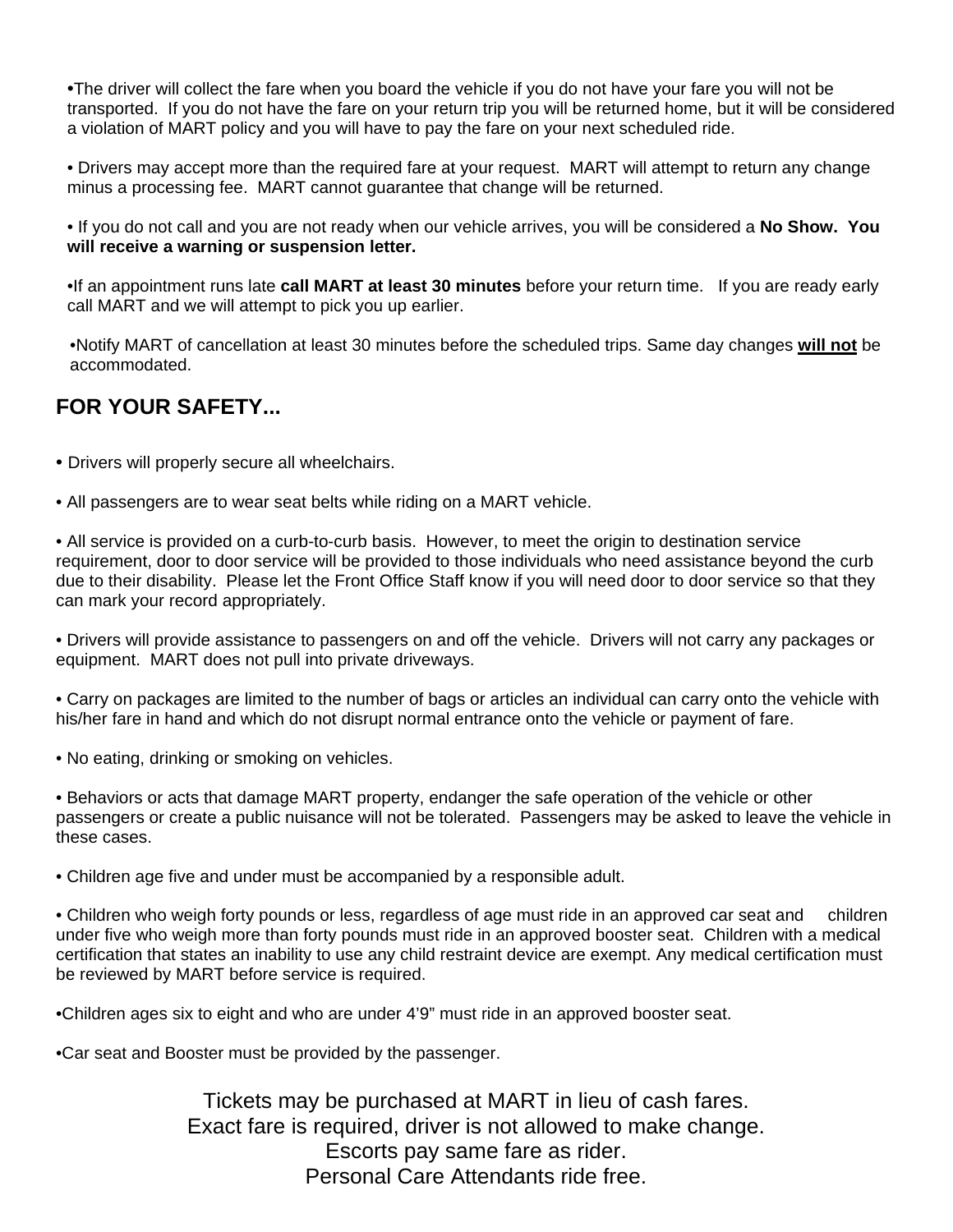| <b>SERVICE AREA</b>                                         | <b>HOURS OF SERVICE</b>                                                                     |                    | <b>COST</b>     |
|-------------------------------------------------------------|---------------------------------------------------------------------------------------------|--------------------|-----------------|
|                                                             | MONDAY-FRIDAY                                                                               | <b>SATURDAY</b>    |                 |
| Fitchburg/Leominster/ Lunenburg/Lancaster                   | 5:00 am to 7:30 pm                                                                          | 9:00 am to 6:30pm  | \$2.00 per trip |
| Westminster TO Fitchburg/Leominster/<br>Lunenburg/Lancaster | 6:00am to 7:15pm                                                                            | <b>NO SERVICE</b>  | \$2.00 per trip |
| Fitchburg/Leominster/ Lunenburg/Lancaster TO<br>Westminster | 6:00am to 7:15pm                                                                            | <b>NO SERVICE</b>  | \$2.00 per trip |
| Gardner                                                     | 6:00 am to 6:30 pm                                                                          | 9:00 am to 5:00 pm | \$2.00 per trip |
| Gardner TO Fitchburg/Leominster/<br>Lunenburg/Lancaster     | 6:00am to 7:15pm                                                                            | <b>NO SERVICE</b>  | \$4.00 per trip |
| Fitchburg/Leominster/ Lunenburg/Lancaster TO<br>Gardner     | 6:00am to 7:15pm                                                                            | <b>NO SERVICE</b>  | \$4.00 per trip |
| Westminster                                                 | 6:00 am to 4:30 pm                                                                          | <b>NO SERVICE</b>  | \$2.00 per trip |
| <b>Westminster to/from Gardner</b>                          | 6:00am to 7:15pm                                                                            | <b>NO SERVICE</b>  | \$2.00 per trip |
| Winchendon to/from Gardner/Templeton                        | 6:00 am to 9:00 am<br>and $**$<br>11:30 am to 4:00 pm<br>**No Service 9:00 am to 11:30 am** | <b>NO SERVICE</b>  | \$4.00 per trip |
| Winchendon                                                  | 6:00 am to 9:00 am<br>$and**$<br>11:30 am to 4:00 pm<br>**No Service 9:00 am to 11:30 am**  | <b>NO SERVICE</b>  | \$2.00 per trip |
| <b>Templeton to/From Athol</b>                              | 5:30 am- 6:30 pm                                                                            | <b>NO SERVICE</b>  | \$4.00 per trip |
| <b>Templeton to/from Gardner</b>                            | 5:30 am- 6:30 pm                                                                            | <b>NO SERVICE</b>  | \$4.00 per trip |
| <b>Templeton to Phillipston</b>                             | 5:30 am- 6:30 pm                                                                            | <b>NO SERVICE</b>  | \$4.00 per trip |
| <b>Templeton</b>                                            | 5:30 am- 6:30 pm                                                                            | <b>NO SERVICE</b>  | \$2.00 per trip |
| <b>Athol to Gardner</b>                                     | 5:30 am- 6:30 pm                                                                            | <b>NO SERVICE</b>  | \$4.00 per trip |
| <b>Gardner to Athol</b>                                     | 5:30 am- 6:30 pm                                                                            | <b>NO SERVICE</b>  | \$4.00 per trip |
| <b>Athol to/from Athol/Orange</b>                           | 5:30 am- 6:30 pm                                                                            | <b>NO SERVICE</b>  | \$1.50 per trip |
| <b>Phillipston to Templeton</b>                             | 5:30 am- 6:30 pm                                                                            | <b>NO SERVICE</b>  | \$4.00 per trip |
| <b>Phillipston to/from Gardner</b>                          | 5:30 am- 6:30 pm                                                                            | <b>NO SERVICE</b>  | \$4.00 per trip |
| Phillipston to/From Athol                                   | 5:30 am- 6:30 pm                                                                            | <b>NO SERVICE</b>  | \$4.00 per trip |
| Phillipston                                                 | 5:30 am- 6:30 pm                                                                            | <b>NO SERVICE</b>  | \$2.00 per trip |

#### **THERE IS NO SERVICE ON SUNDAYS, NEW YEARS DAY, MARTIN LUTHER KING DAY, PRESIDENTS DAY, PATRIOTS DAY, MEMORIAL DAY, INDEPENDENCE DAY, LABOR DAY, COLUMBUS DAY, VETERANS DAY, THANKSGIVING AND CHRISTMAS**

On Sundays or Holidays MART will have an answering machine operating between 8:00 a.m. and 5:00 p.m. To request a trip for next day service call 978-345-7711 or 1-800-922-5636 press 5 and leave your name, telephone number, the time transportation is requested, your address, and your destination. MART will automatically schedule your trip for you. **Please call to confirm your trip**. To report a problem with your service call 978-345-7711 or 1-800-922-5636 and press 1 or mail to MART at 1427R Water St., Fitchburg, MA 01420.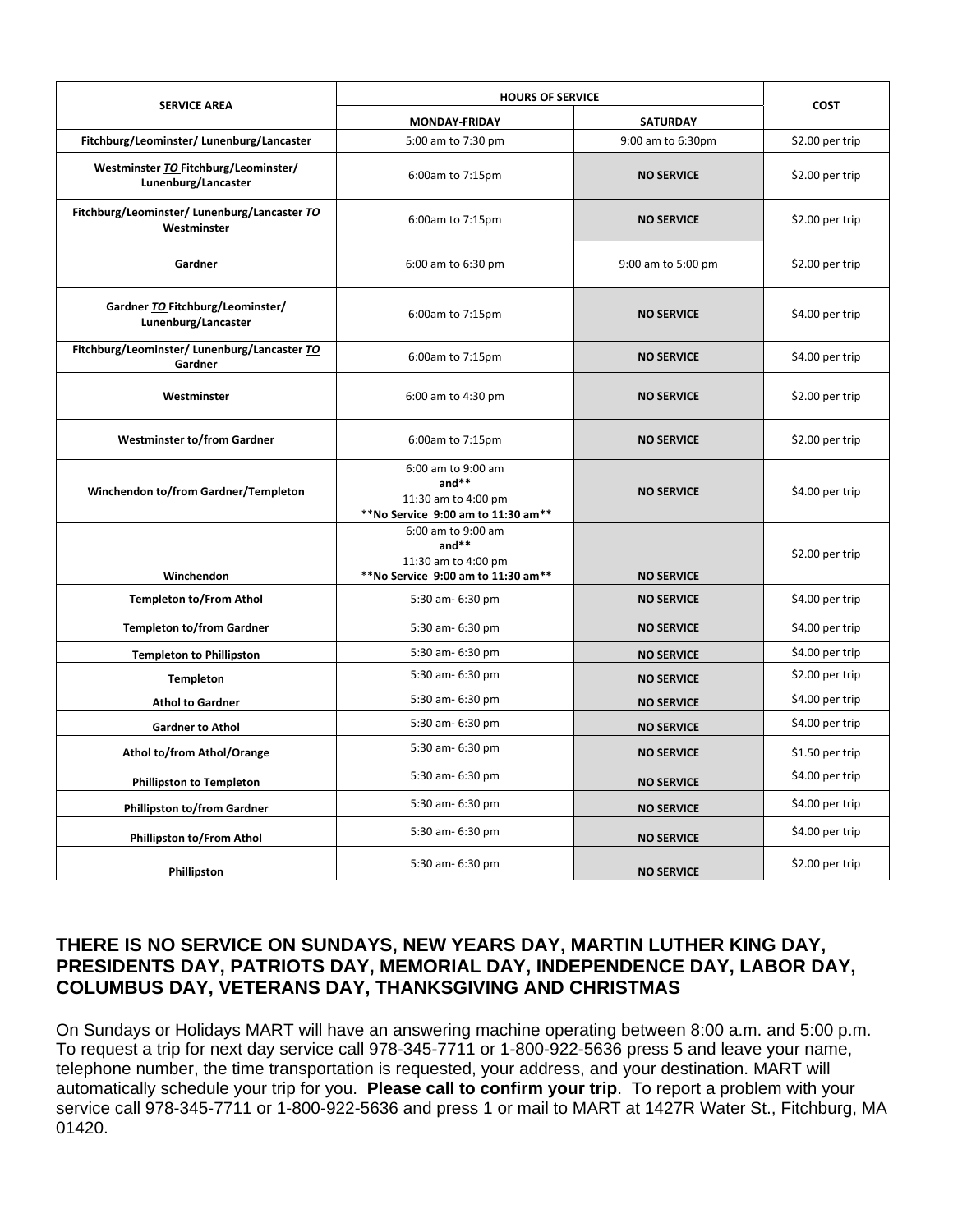#### **VIOLATIONS OF ANY OF THE ABOVE RULES WILL RESULT IN A WRITTEN WARNING OR SUSPENSION.**

#### **PENALTY FOR VIOLATIONS:**

Please note frequency of use will be considered when determining a pattern or practice of no shows. Excessive violations may or may not exceed 15% of the total trips taken in a three (3) month rolling period. Passengers with excessive no shows will be subject to sanctions as described below.

First No Show——— Written Warning

Second No Show——— Written Warning

Subsequent No Shows———Phone Call/Written Warning

\*\*\* If number of violations is above 15% of the average number of monthly trips, for a three (3) month rolling period and establishes a clear pattern or practice of no shows, a three day suspension will be issued. A pattern or practice involves intentional, repeated or regular no shows.

Example: Rider takes an average of 25 trips per a month multiply it by 15% to find the number of written warnings that can be received before a client receives a suspension notice. 25\*15%=3.75, rider will receive 4 warnings before being issued a suspension. Example of establishing a clear pattern of no shows but not limited to, rider is a no show every Monday for rider or rider is no show every day after a Holiday.

After a three day suspension the process of written warnings will begin again. At that point violations that go beyond 15% of the average number of monthly trips will result in a seven day suspension. The process will repeat itself for ten and fifteen day successive suspension periods.

FIRST and SECOND OFFENSE – You will be notified in writing of the violation. The written notification will appraise you of your ability to invoke the appeal procedure established by MART. An appeal form will be attached to each warning letter. (Refer to appeal process on next page.)

SUBSEQUENT OFFENSE – MART will call you and you will be notified in writing of the pending suspension. The suspension will be effective 30 calendar days from the date of the letter. A passenger will be able to use the service during these 30 calendar days before the suspension begins. The written notification will include the offense, the date of the offense, the effective date of the suspension, the length of the suspension, and the appeal process to be followed. An appeal form will be attached to each warning letter. (Refer to appeal process on next page)

#### ALL VIOLATIONS REMAIN ON RECORD FOR THREE MONTHS

APPEALS – Any warning or suspension may be appealed through the administrative procedure established by MART and which is a part of this program description. In the case of a suspension, individuals may use the MART service once their appeal is received in the MART office and they may continue using the service until the appeal process is complete. Appeals should be addressed to the Administrator, MART, 1427R Water St., Fitchburg, MA 01420.

#### **AMERICANS WITH DISABILITIES ACT (ADA)**

#### **APPEAL PROCESS (Updated 11/17/94)**

FEDERAL REGULATIONS/Title 49: Transportation Subtitle A/PART 37—TRANSPORTATION SERVICES FOR INDIVIDUALS WITH DISABILITIES Subpart F Section 37.125(g-i)